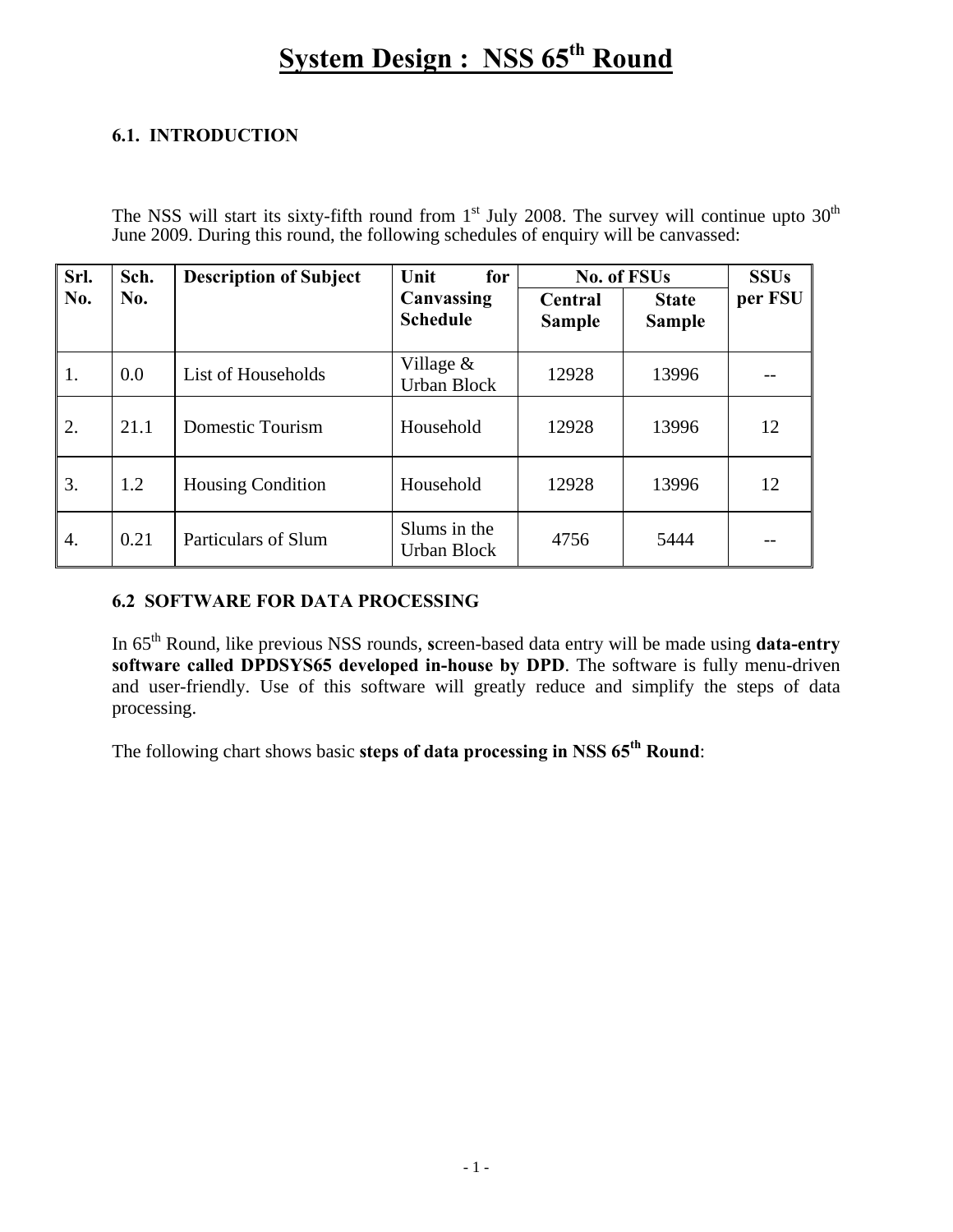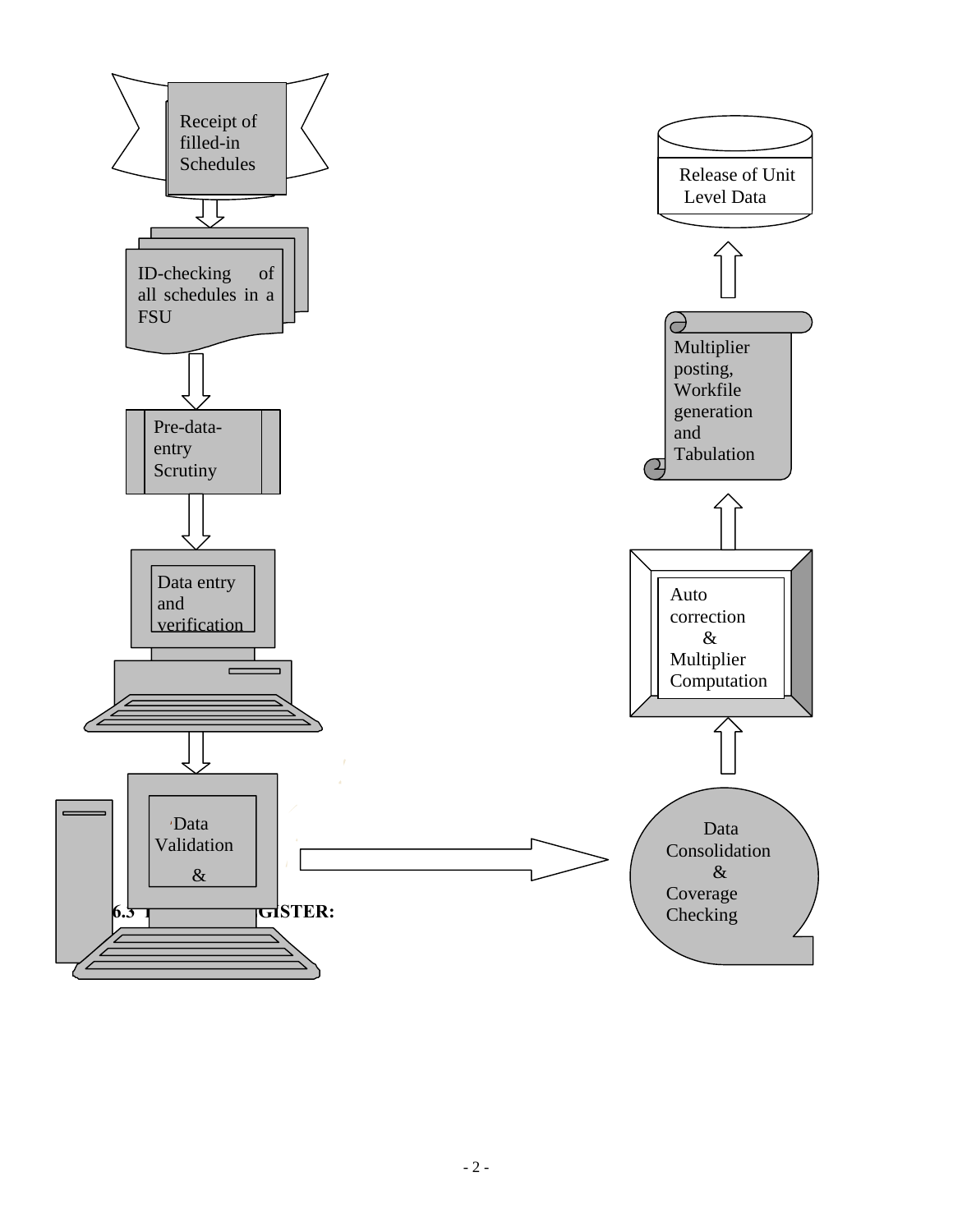In the Document Control Section (DCS) of each D.P.Centre, 'Receipt-Registers' will be opened to record and monitor receipt position of different types of schedules. The format of the Receipt Register is given in **Annexure-....**.

The following checks are to be exercised at DCS at the time of making entry in Receipt Register on receipt of schedules of an FSU.

- ¾ All the schedules should bear the **same FSU Serial Number** and correct state code.
- ¾ **Number of schedules** received for different type of schedules (i.e. total surveyed and total casualty) should **tally** with the information given in Summary Block of Sch.0.0.
- ¾ In the **ID-block of all schedules**, Hamlet-group/Sub-block number, Second Stage Stratum (SSS) and Sample household number **should be invariably correct**.

## **6.4 HOT SCRUTINY:**

An adequate number of schedules of sub-round-1 will be scrutinized by officers of the D.P.Centres before these schedules are sent to Scrutiny Section (SS) for regular scrutiny. Any mistake in the filled-in schedules which may affect a large number of schedules, should be brought to the notice of ADG(DPD) immediately.

## **6.5 LOT PREPARATION:**

**In 65th round, schedules will not be segregated for the purpose of LOT preparation**. One LOT will consist of all the schedules of one FSU. Hence**, FSU serial number will be same as LOT number**.

#### **6.5.1 FLY SHEET:**

Each LOT will accompany a FLY-SHEET indicating its composition. A MOVEMENT-REGISTER (format is given in **Annexure-....**) is to be maintained by DCS to keep an account of the movement of LOTs to/ from different sections. Format of the LOT Register is given in **Annexure-......** After the LOTs are entered in the Receipt Register, these will be sent to Scrutiny Section for '**Pre-data-entry scrutiny**' and thereafter to the Data Entry Section for data-entry & verification. After data entry & verification of each LOT, following information should be incorporated in the FLY-SHEET accompanying the LOT.

- number and type of Schedules data-entered
- name of data entry operator who entered the data
- number and type of Schedules data-verified
- $\Box$  name of data entry operator who verified the data

## **6.6 INSTALLATION OF DPDSYS PACKAGE:**

The installation of DPDSYS software is fully automatic. One has to insert the installation CD into its CD-ROM drive and then run SETUP programme. A detail instruction for installation of DPDSYS is given in **Annexure – ....**.

After installation of the package is complete, the software can be run either by typing the command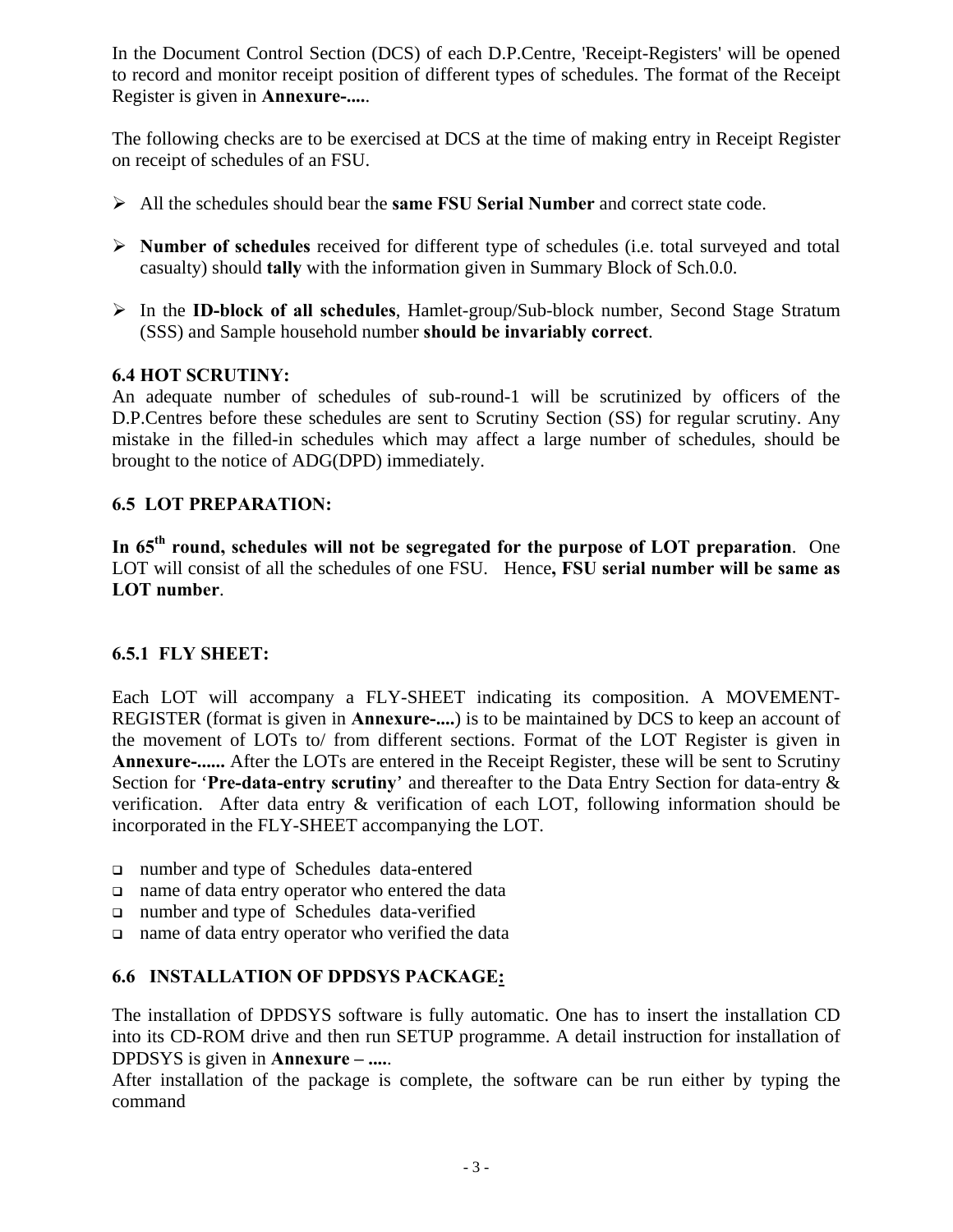## **dpdsys65**

from C:\ent> prompt or by creating a shortcut for DPDSYS65 on desktop and double-clicking on the icon of DPDSYS65 on the desktop.

## **6.7 BATCHFILE NAMING CONVENTION:**

The resultant data file after completion of data entry of one single LOT is called a batchfile. The naming convention of a batchfile is structured as explained below:

(i) The first letter of the batchfile represents the Data Processing Centre.

|             | Ahmedabad           |
|-------------|---------------------|
| B           | <b>Bangalore</b>    |
| $\mathbf C$ | Kolkata, HQU-III    |
| D           | Delhi               |
| E           | Kolkata, HQU-I      |
| F           | Kolkata, HQU-II     |
| G           | Giridih             |
| N           | <b>Nagpur</b>       |
|             | <b>State Sample</b> |

- (ii) Subdirectory for storing the batchfile in a PC is **fixed** by the system. It is **"C:\r65\data" for NSS 65th Round.** This subdirectory is **automatically created by the DPDSYS65** when it is run for the first time in a PC.
- (iii) In the opening screen of DPDSYS65 software, the user has to enter LOT number (i.e. FSU Srl. No.) as Dnnnnn, where nnnnn stands for the LOT number (same as FSU number) and "**D**" indicates the subdirectory data (**C:\r65\data**) where batchfile is stored.
- (iv) DPDSYS65 constructs the batchfile name in the format "**C5D19169.DAT**",say where
	- **'C'** is the code for Data Processing Centre (viz. **KOLKATA, HQU-III**),
	- **'5'** stands for 65th round (fixed for all batchfiles of 65th Round),
	- **'D'** represents '**data** subdirectory'(**C:\r65\data**),
	- **'19169'** represents the LOT number (same as FSU No.),
	- **'.DAT'** is the file name extension name used by DPDSYS package.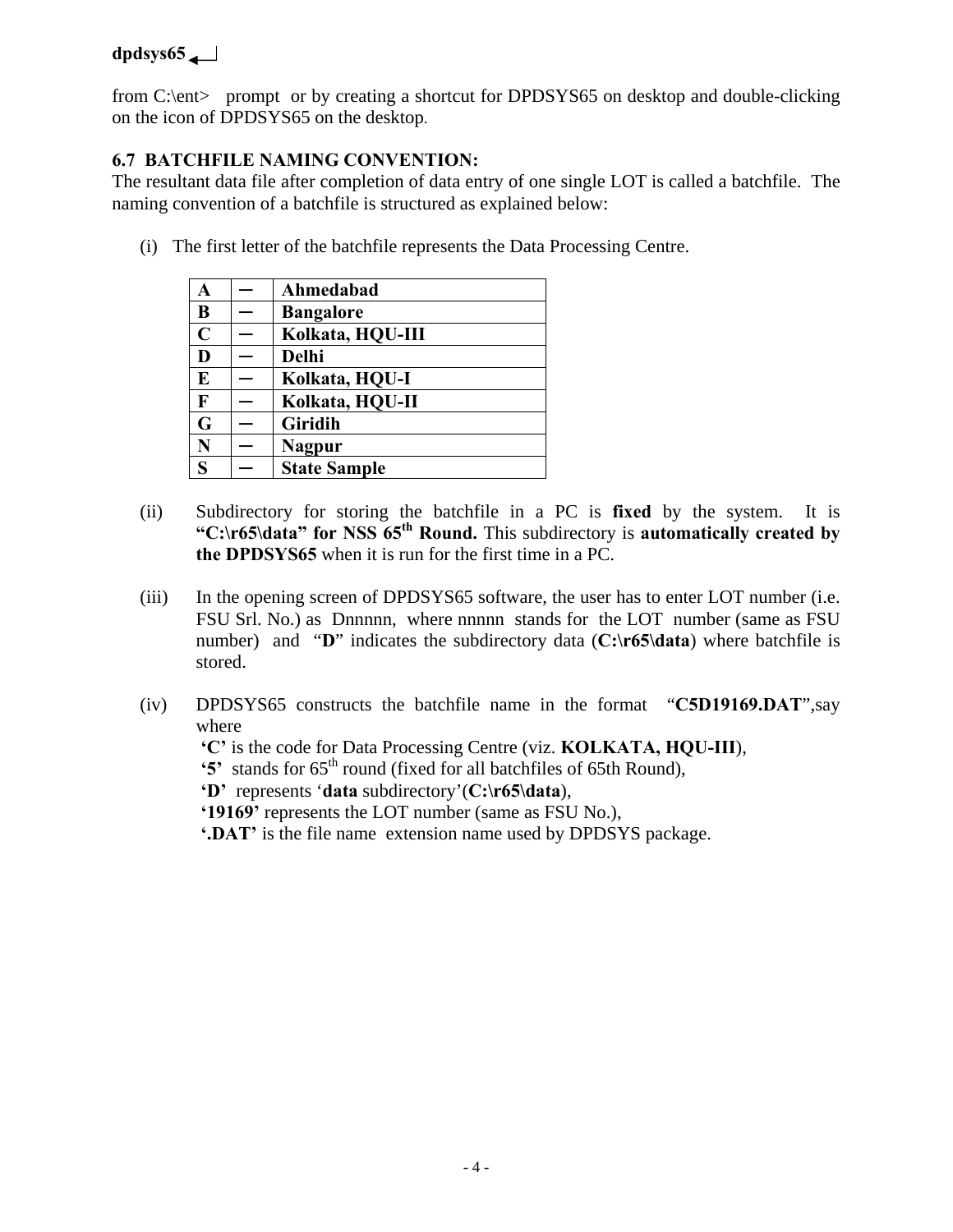

#### **6.8 SCOPE OF DATA ENTRY:**

A particular Data Processing Centre will be allowed to enter data of only those FSUs which are allocated to them as per the **sample list**. The sample list file to be used in DPDSYS package, **SAMPLE65.LST** will be provided in the installation CD. The identification fields will be checked by the software against their respective values stored in "**LST**" file for their validity.

#### **6.9 ORDER OF DATA ENTRY:**

In NSS 65<sup>th</sup> round, there are four schedules of enquiry. All the screens of all schedules are integrated in single software.

**At first, the data entry and verification work for Sch.0.0 will be completed.** The Batchfile created in this process will contain coverage information of all the schedules as given in the Summary Block of Sch. 0.0. Next, data entry and verification work of other schedules may be completed in any order using the DPDSYS65 software.

The basic principle of data processing in  $65<sup>th</sup>$  round is that, all the data entry and verification works relating to the schedules of a single FSU have to be finished in a single go, before taking up another FSU. Similarly, the scrutiny, validation and updation work will be taken up FSU by FSU.

As for the online coverage check supplied with the DPDSYS65 software, for each type of schedule**, coverage information** will be shown in the opening screen, **separately for each schedule of that FSU**. However, there will be a separate coverage check programme to be run, for the entire data generated for each DPC (or, may be statewise, as required).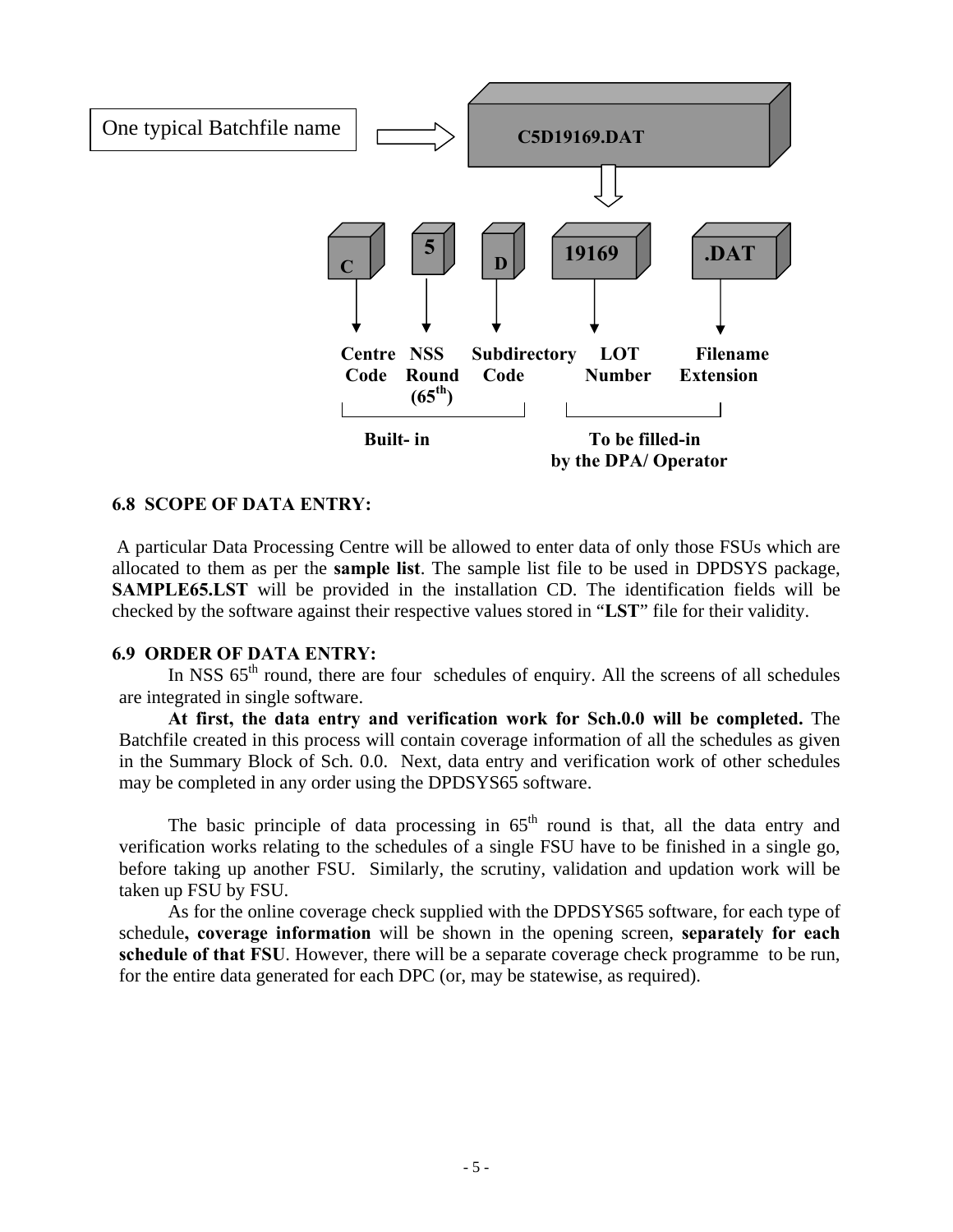#### **6.10 BASIC OPERATIONS UNDER DPDSYS :**

#### **6.10.1 DATA ENTRY**

When DPDSYS is run, an opening screen (as shown in the next page) will come up.

**In case of a new batchfile, where data is to be entered for the first time, the correct choices of menus will be as follows** :



**This figure (as shown in the next page) shows different parts of the Opening screen**  which will come up when you enter the command  $C:\rangle$  dpdsys65 in the command **prompt of the data entry PC**.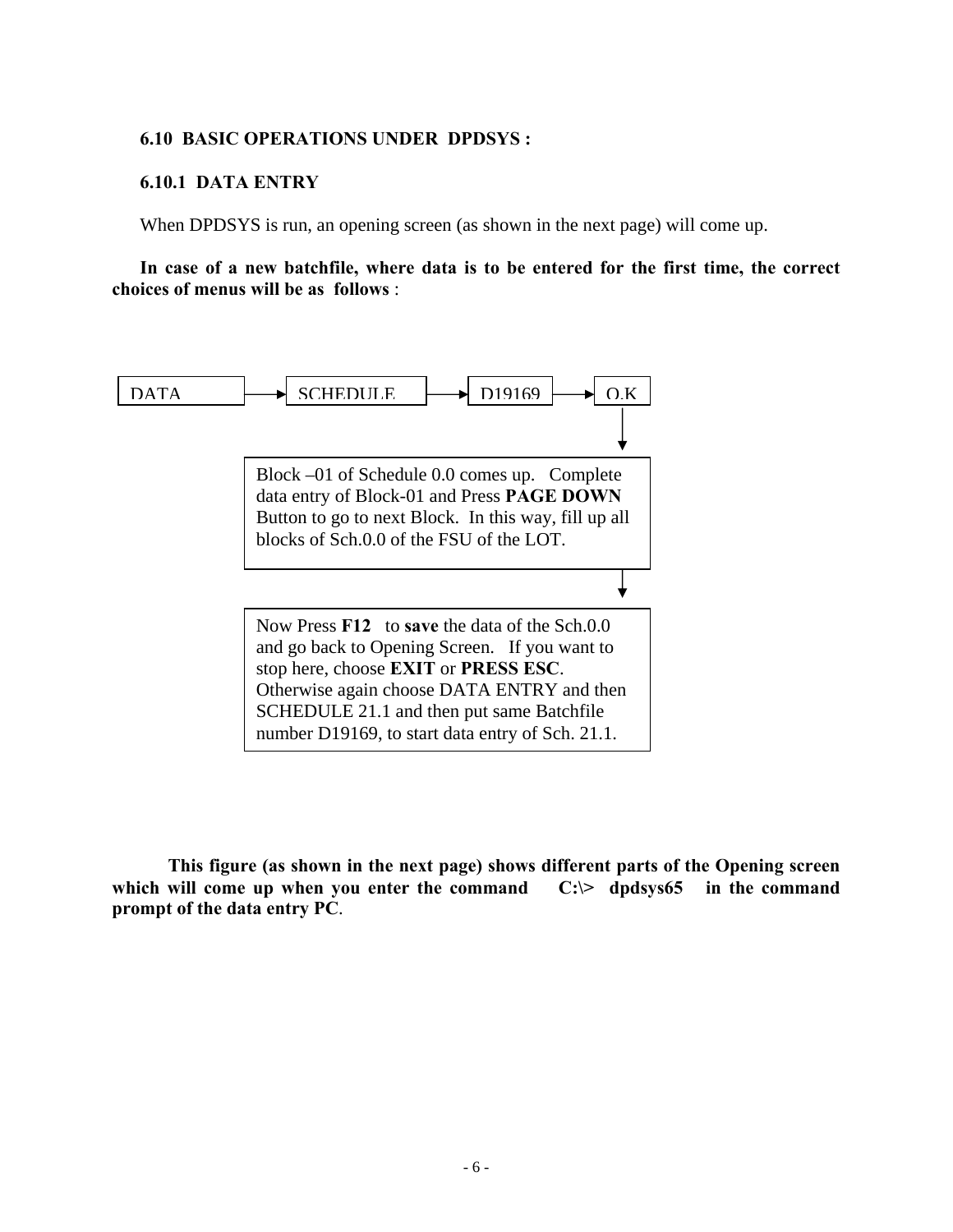

#### **6.10.2 DATA VERIFICATION**

After completion of data entry, verification of each schedule has to be done by selecting **VERIFY** option from the Opening Screen. In case there is a verify mismatch in a particular field, the background colour of the field turns **blue**, and the cursor halts there. The user should **re-enter the correct figure of the field twice successively.** The entry will then be accepted as final, provided it does not fail any other validation rule imposed in the field. **Unverified schedules will not be accepted for subsequent stages of processing.**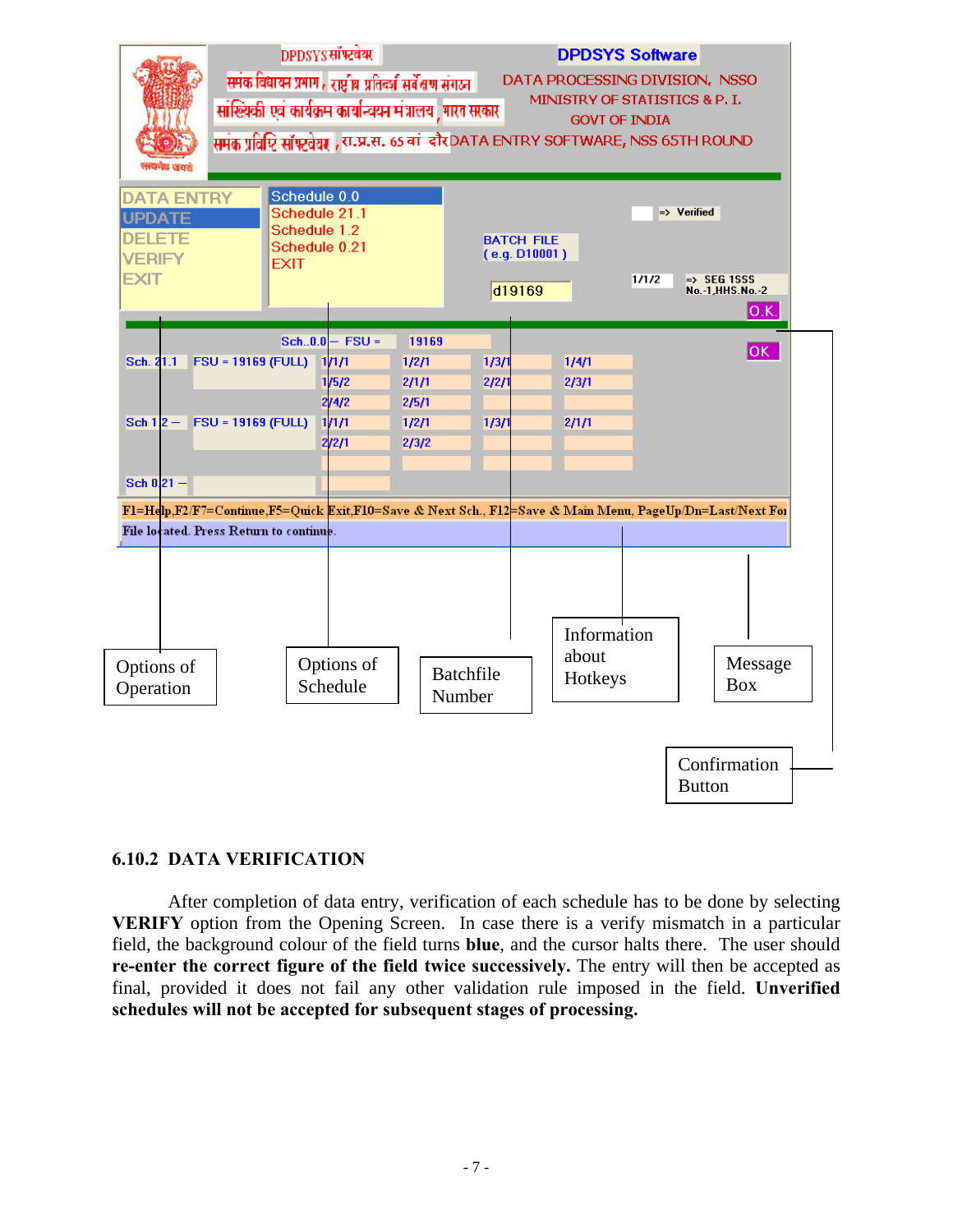## **6.10.3 DATA UPDATION**

While data entry is in progress in respect of any particular schedule and it is not yet saved using **F10 or F12** keys, one can go back to any field of any previous block by using **PAGEUP and UP/DOWN ARROW** keys, and content of the field can be changed. **But once the data is saved, changes in the already entered data can be effected only in UPDATION mode**. The following figure shows the **Updation Form**, which comes up when **UPDATION** option is selected in the Opening Screen.

|            | <b>Updation Opening Form</b>                |          |                   |                                                                                                          |
|------------|---------------------------------------------|----------|-------------------|----------------------------------------------------------------------------------------------------------|
|            | <b>Please Enter Schedule Identification</b> |          |                   |                                                                                                          |
| <b>FSU</b> | Segment no. SSS                             |          | Hhs/Ent. no(SSU). |                                                                                                          |
| 19169      | $\vert \vert$                               | $\bf{l}$ | 01                | O.K.                                                                                                     |
|            |                                             |          |                   |                                                                                                          |
|            |                                             |          |                   |                                                                                                          |
|            |                                             |          |                   |                                                                                                          |
|            |                                             |          |                   |                                                                                                          |
|            |                                             |          |                   |                                                                                                          |
|            |                                             |          |                   |                                                                                                          |
|            |                                             |          |                   |                                                                                                          |
|            |                                             |          |                   |                                                                                                          |
|            |                                             |          |                   |                                                                                                          |
|            |                                             |          |                   |                                                                                                          |
|            |                                             |          |                   | F1=Help,F2/F7=Continue,F5=Quick Exit,F10=Save & Next Sch., F12=Save & Main Menu, PageUp/Dn=Last/Next For |
|            |                                             |          |                   |                                                                                                          |

For Updation, the mode of operation will be as follows :



The **key identification fields** for updation of different types of schedules are as follows: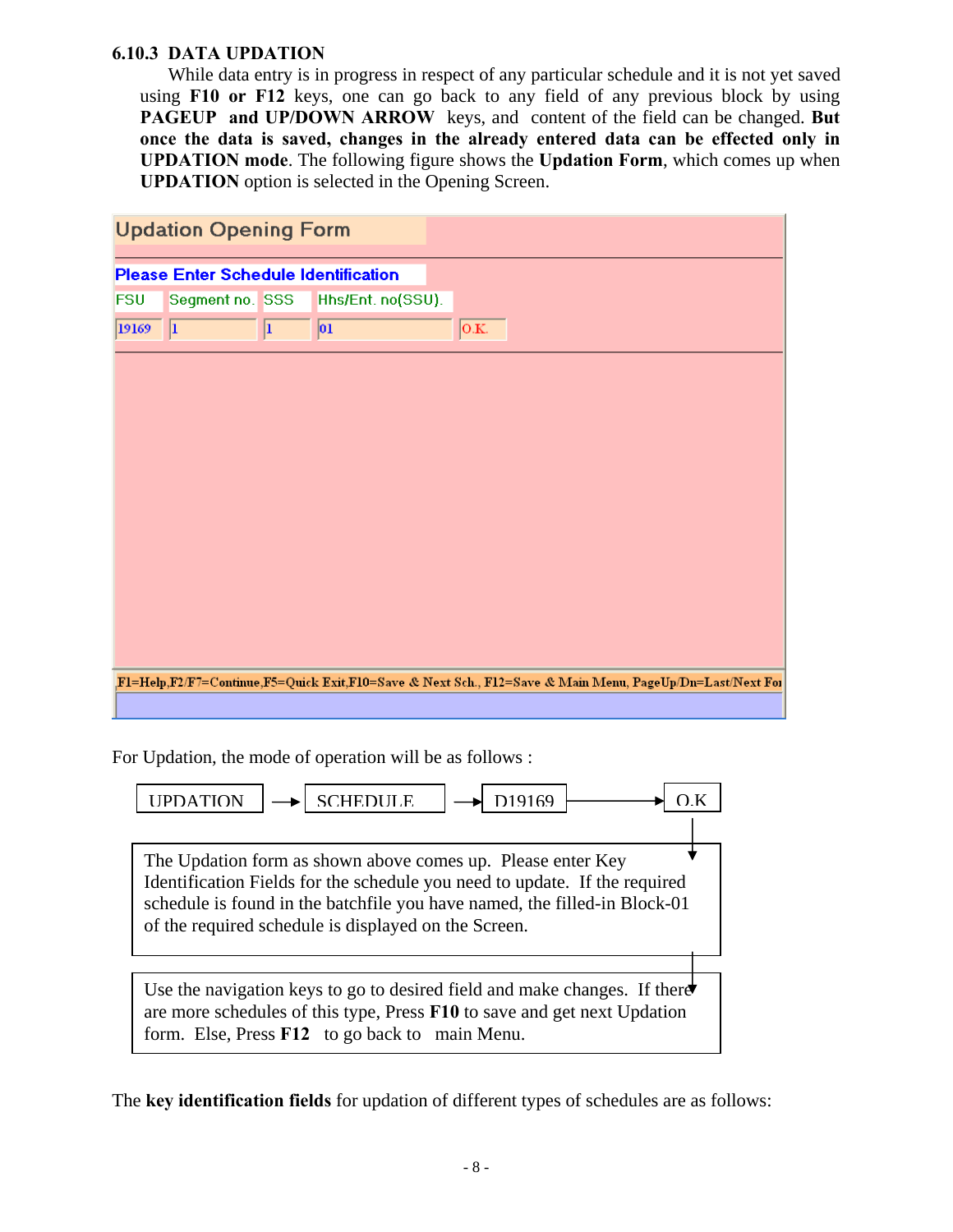| <b>Schedule</b> |         |                 |                     |                      |
|-----------------|---------|-----------------|---------------------|----------------------|
| No.             |         |                 |                     |                      |
| 0.0             | FSU No. | X               | X                   | X                    |
| 21.1            | FSU No. | <b>Sample</b>   | <b>Second stage</b> | Sample household no. |
|                 |         | $h.g./s.b.$ no. | stratum             |                      |
| 1.2             | FSU No. | <b>Sample</b>   | <b>Second stage</b> | Sample household no. |
|                 |         | $h.g./s.b.$ no. | stratum             |                      |
| 0.21            | FSU No. |                 |                     |                      |

## **6.10.4 DATA DELETION**

Just as in the case of UPDATION procedure, one has to select DELETION menu from the Opening Screen and the **Deletion Form** will come up. It is exactly the **same as updation form**. By entering the Key Identification fields, one can **delete complete data of one schedule at a time**. By repeating this process, more schedules of any particular type can be deleted. Now, if some schedules of some other type are also to be deleted, then go back to the main Menu by pressing ESC, and choose the appropriate Schedule type.

 Deletion of only one or more Blocks or any other type of **'part deletion' of the content of a schedule is not possible**. If such need arises, it has to be done in UPDATION mode.

 It may be noted that, deletion of schedules will automatically attract data integrity and coverage checks. For example, deletion of one Schedule 0.0 is not permitted if there are data of other detailed schedules related to this FSU.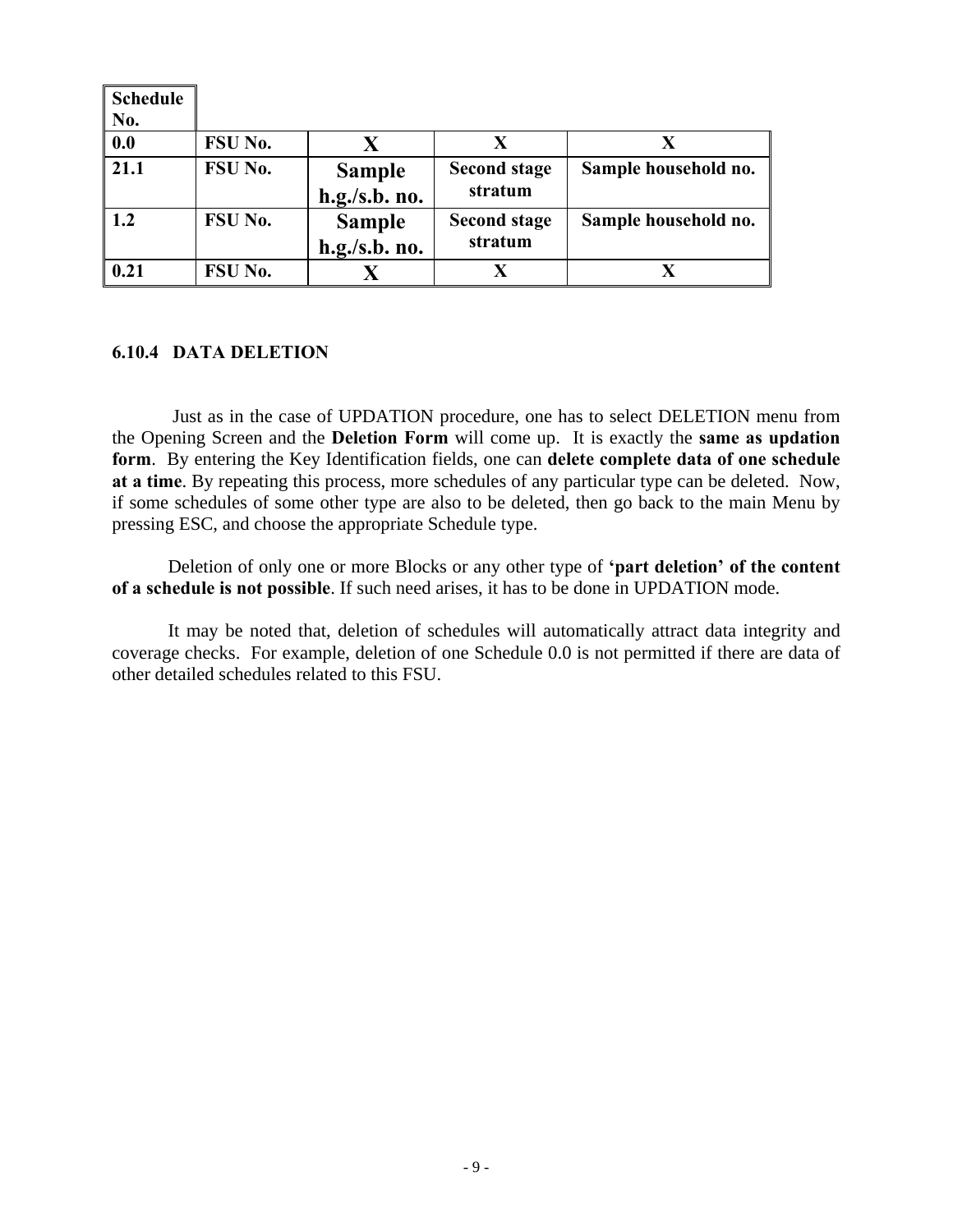## **6.10.5 DATA VALIDATION**

Considering the speed of data entry, it is not desirable to include all validation checks online with data entry operation. Therefore, when data-entry and verification of one LOT has been completed, a separate **'batch validation'** is to be exercised on the batchfiles.

Data Validation is performed through different phases of operations. First we go for Content Check(Ph-I Validation) then Coverage Check( Ph-II Validation) and finally finding out abnormally high or low values (Ph-III Validation). All the phases of validations mentioned here are performed using computer programmes in **DOS environment.** After running these programmes, doubtful records are printed in the form of error list and checked thoroughly consulting the live filled-in schedules.

The basic steps involved in validation process are -

- ¾ Conversion of DAT files(generated by DPDSYS65) into text data.
- $\triangleright$  Sorting of text data with appropriate sorting keys (e.g. FSU.X HHD-ID X PERSON SRL. No. )
- ¾ Running of Computer Scrutiny Programme & generating error list.
- $\triangleright$  Furnished output FSU by FSU.

Detail instructions for running the programmes are given as under.

#### **6.10.5.1 PHASE-I VALIDATION**

The following programmes are required for phase-I Validation of NSS  $65<sup>th</sup>$  Round :-

| Srl.No.          | Executable         | Supporting files                   | Check<br>Scrutiny |
|------------------|--------------------|------------------------------------|-------------------|
|                  | Programme          |                                    | Points            |
| 1.               | scr00065.exe       | $s00065$ .fmt                      | CSP00065.doc      |
| 2.               | $scr21165$ .exe    | s21165.fmt                         | CSP21165.doc      |
| 3.               | $scr12065$ .exe    | s12065.fmt,                        | CSP12065.doc      |
| 3.               | $scr02165$ .exe    | s02165.fmt,                        | CSP02165.doc      |
| $\overline{4}$ . | mkdata65.exe       |                                    |                   |
| 5.               | mkbat65.exe        |                                    |                   |
| 6.               | shell65.bat        | ret, tmp                           |                   |
| 7.               | pool65.bat         |                                    |                   |
| 8.               | tabsort.exe*       | sortky0, sortky1, sortky2, sortky3 |                   |
| 9.               | merge.exe*         |                                    |                   |
| 10.              | sort_xp.exe*       |                                    |                   |
| 11.              | sort window98.exe* |                                    |                   |
| 12.              | pathcr.bat*        |                                    |                   |

\* These programmes are put in a separate folder(directory) called dostab.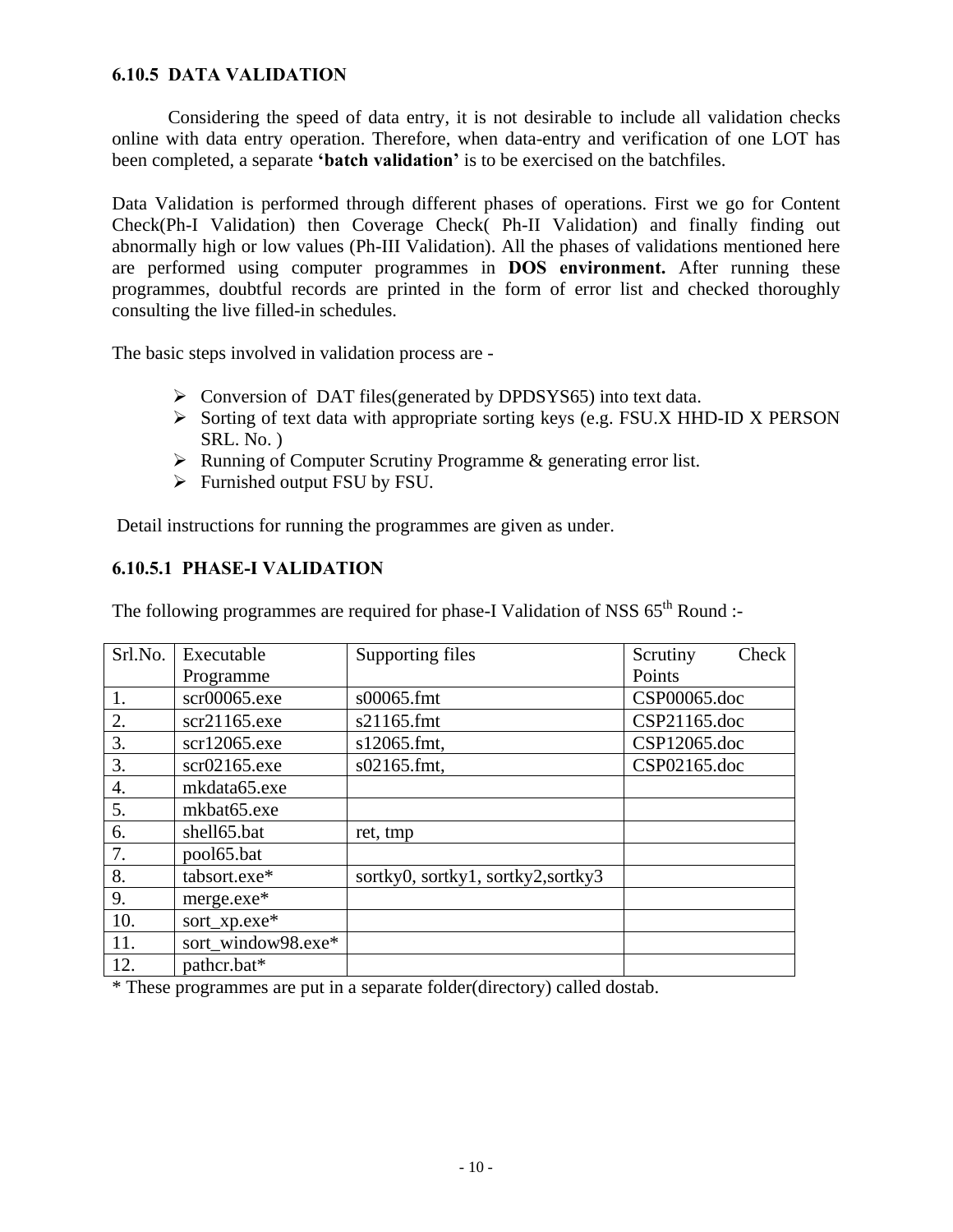#### **Scheme of operation**.

1. First, copy the folder dostab in "C:\" directory. This contains tabsort.exe, merge.exe, pathcr.bat and sort xp.exe & sort windows98.exe files. If one works in windows 98 environment, sort\_windows98.exe is to be renamed as sort.exe. If one works on windows XP environment, sort\_XP.exe is to be renamed as sort.exe. Then run the following command in the Command Prompt

#### **C:\dostab\pathcr<return>**

This ensures the path setting for running the validation programme in DOS environment from any directory..It is advisable to run this programme before execution of any validation programme.

- 2. The entire set of software supplied should be loaded in a suitable directory.
- 3. A fairly large number of VB-dat files may be kept in this directory, and shell program **SHELL65** may be run on all those as given below -

#### **SHELL65 outputfilename <return>**

The Shell65 automatically runs a series of programmes and finally one gets validation output for all the schedules of one FSU at a single place. The programme **mkdata65** converts VB-DAT files to standard textdata files. Then all data of a schedule are pooled, separately, giving appropriate filename extensions. Next, the schedule-wise textdata files will be automatically sorted on the appropriate Key Identification and Item code fields. Appropriate validation programmes will be run on the sorted files to generate validation error-print file. Next, validation output of another FSU will be printed. The validation outputs for each FSU may be separated, and distributed to the Scrutiny Officials along with the LOT( i.e.filled-in schedules of a single FSU. Hence, with this arrangement, the running of the validation software has been made fully automatic, and the user need not remember the required sorting order, or even name of the concerned validation software.

Let us suppose that we have given output file name as **xx**. Then after executing the shell65 programme following files will be generated:-

> (i) xx.s00 - text data of Schedule 0.0 (ii) xx.s21 - text data of Schedule 21.1 (iii) xx.s12 - text data of Schedule 1.2 (iv) xx.s02 - text data of Schedule 0.21 (iv) xx - error list.

One can take the print out of xx file for scrutinizing the errors.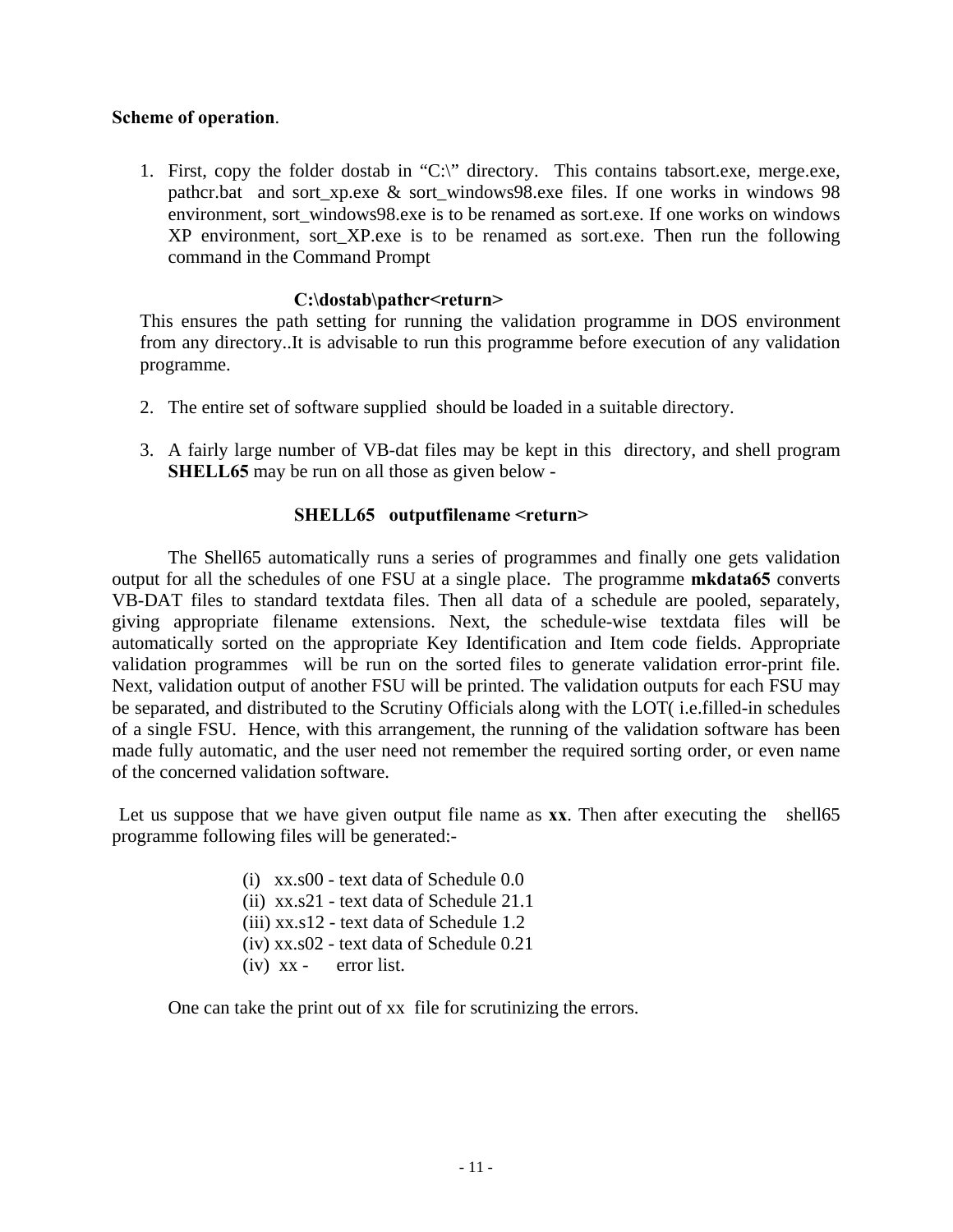## **6.10.5.2. Ph-II Validation (Coverage Check)**

Coverage checking is done to ensure complete coverage of all schedules surveyed as per the sample list. Under this stage-

- (a) Coverage of data vis-a-vis the directory file(Sch. 0.0, Block-6), in respect of each FSU and SSU are checked.
- (b) Duplication of FSU or SSU data are checked.

The following programmes are required for phase - I Validation of NSS 65<sup>th</sup> Round:-

| Srl.No.        | Executable         | Supporting files                   | Remarks   |       |
|----------------|--------------------|------------------------------------|-----------|-------|
|                | Programme          |                                    |           |       |
|                | dirmch65.exe       |                                    | Coverage  | Check |
|                |                    |                                    | Programme |       |
| $\overline{2}$ | mkdata65.exe       |                                    |           |       |
| 3              | mkbatc65.exe       |                                    |           |       |
| $\overline{4}$ | shellc65.bat       | ret, tmp                           |           |       |
| 5              | poolc65.bat        |                                    |           |       |
| 6              | tabsort.exe*       | sortky0, sortky1, sortky2, sortky3 |           |       |
| 7              | merge.exe*         |                                    |           |       |
| 8              | sort_xp.exe*       |                                    |           |       |
| 9              | sort_window98.exe* |                                    |           |       |
| 10             | pathcr.bat*        |                                    |           |       |

\* These programmes are put in a separate folder(directory) called dostab

#### **Scheme of operation**

The programme for coverage check of NSS  $65<sup>th</sup>$  round is DIRMCH65.exe. For running this programme ,the Ph-I validated VB-dat files are to be converted into **text data** using shellc65.Next , schedule-wise textdata will be sorted by TABSORT program with the appropriate sorting keys for a particular schedule. Then DIRMCH61.exe is to be run separately for each schedule against directory file(i.e Sch.0.0) .

To sort schedule-wise textdata, run the command

TABSORT -r127 -O<outputfile> <text converted file> < SORTKY

Let us suppose that the output file (sorted) names for different schedules are  $zz00(Sch.0.0)$ , **zz21**(Sch21.1)**,zz12**(Sch.1.2) and **zz02**(Sch.0.2)**.** Then following the above command syntax we will sort the data schedule wise as follows -

 i) For Sch. 0.0 TABSORT -r127 -Ozz00 xx.s00 < SORTKY0 ii) For Sch. 21.1 TABSORT -r127 -Ozz21 xx.s21 < SORTKY1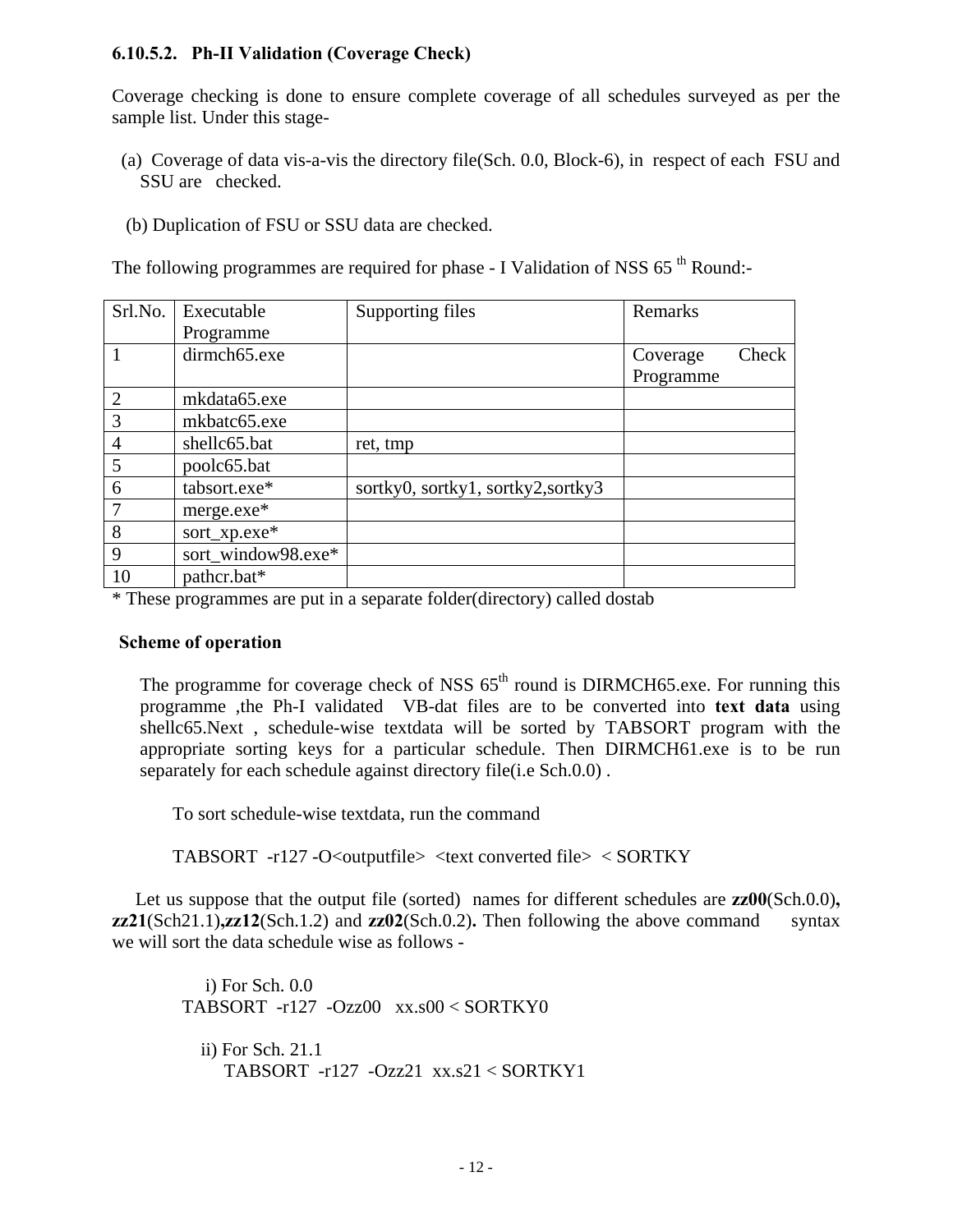iii) For Sch. 1.2 TABSORT -r127 -Ozz12 xx.s12 < SORTKY2 iv) For Sch. 0.2 TABSORT -r127 -Ozz02 xx.s02 < SORTKY3

Schedule-wise sorted files will be zz00, zz21, zz12 and zz02. Then Schedule wise execution of the coverage programme will be as follows:-

 dirmch65 zz.s21 zz.s00 - for Sch.21.1. dirmch65 zz.s12 zz.s00 - for Sch.1.2. dirmch65 zz.s12 zz.s00 - for Sch.0.21

This will generate printfile with .p extension. These output files should be renamed according to the Schedule name. The error print out of the Coverage check program is self explanatory. Unlike the Ph-I validation, coverage check programme should be run on sufficiently large no. of FSU, preferably sub-round X sector wise.

#### **6.10.5.3 Ph-III ( Howler Check)**

Howler checks are basically range checks meant for detecting the abnormally high or low values which affect the data badly.These programmes attempt to shape the data bulk within some predetermined limits fixed on the basis of experience of previous rounds as well as through scrutiny of the current round data after Phase -I validation.

| The following programmes are required for phase - I Validation of NSS 65 <sup>th</sup> Round- |  |  |
|-----------------------------------------------------------------------------------------------|--|--|
|-----------------------------------------------------------------------------------------------|--|--|

| Srl.No. | Executable         | Supporting files                   | Check<br>Scrutiny |
|---------|--------------------|------------------------------------|-------------------|
|         | Programme          |                                    | Points            |
| 2.      | how21165.exe       | s21165.fmt                         | HSP21165.doc      |
| 3.      | how12065.exe       | s12065.fmt,                        | HSP12065.doc      |
| 3.      | how02165.exe       | s02165.fmt,                        | HSP02165.doc      |
| 4.      | mkdata65.exe       |                                    |                   |
| 5.      | mkbath65.exe       |                                    |                   |
| 6.      | shellh65.bat       | ret, tmp                           |                   |
| 7.      | poolh65.bat        |                                    |                   |
| 8.      | tabsort.exe*       | sortky0, sortky1, sortky2, sortky3 |                   |
| 9.      | merge.exe*         |                                    |                   |
| 10.     | sort_xp.exe*       |                                    |                   |
| 11.     | sort_window98.exe* |                                    |                   |
| 12.     | pathcr.bat*        |                                    |                   |

\* These programmes are put in a separate folder(directory) called dostab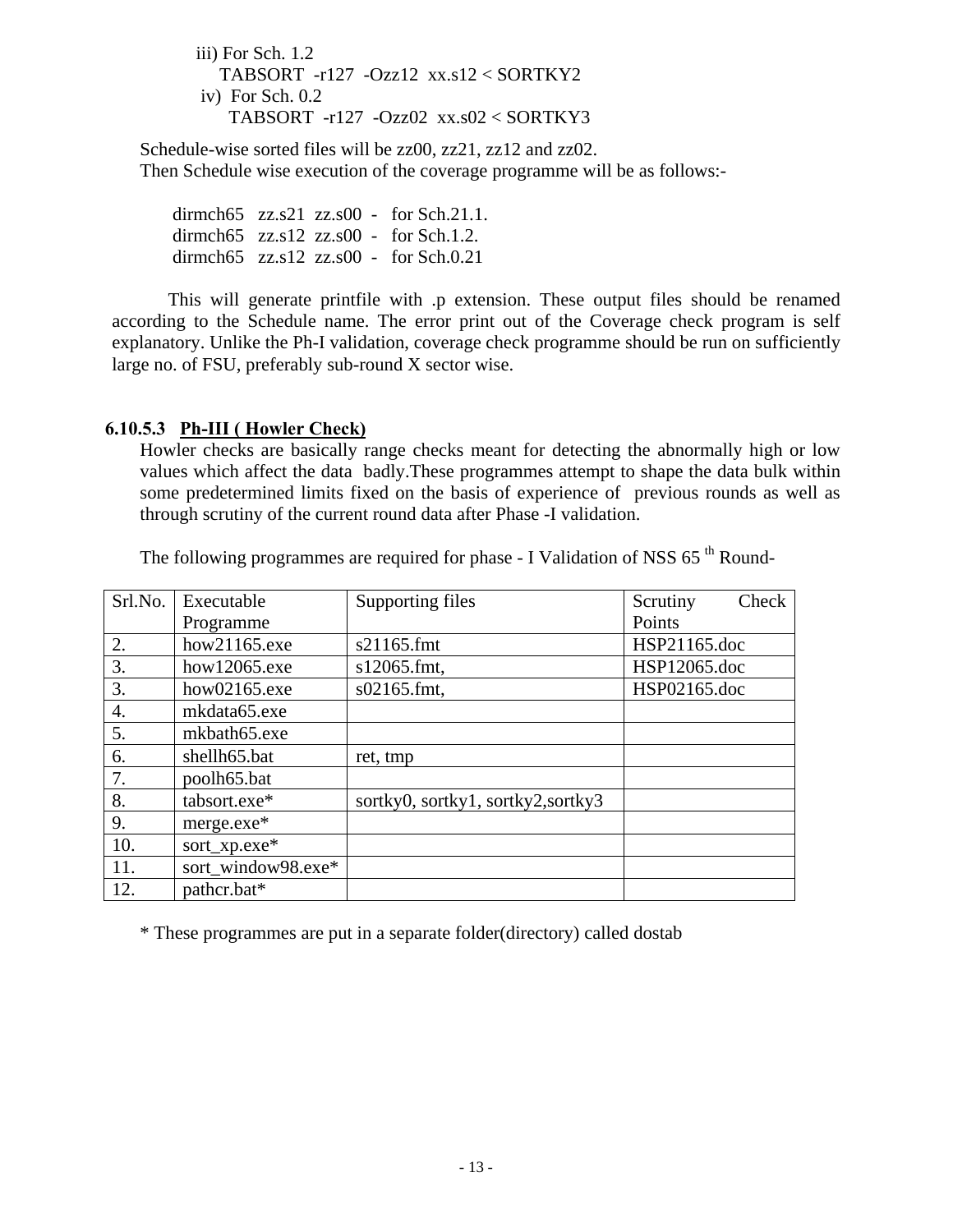## **Scheme of operation**.

Execution of howler checking programme and generation of error list using SHELL(meant for howler) is exactly same as that of Ph-I Validation. Therefore, follow all the steps mentioned in Ph - I with the programmes and suppoting files supplied for howler validation.

#### **6.10.5.3 Directory File Checking**

The data of Sch.0.0 (Listing Schedule) is known as directory file. It provides the basic material for multiplier calculation. Therefore, it should be thoroughly checked using some special computer checking programmee.

: The following programmes are required for phase - I Validation of NSS 65<sup>th</sup> Round

| Srl.No. Executable | Supporting files | <b>Scrutiny Check Points</b> |  |
|--------------------|------------------|------------------------------|--|
| Programme          |                  |                              |  |
| spldos65.exe       | s61000.fmt       | DCP65.doc                    |  |

#### **Scheme of operation**

Let  $xx. s00$  be the sorted text data of sub-round  $-1$  directory file Run the program as follows :

spldos65 xx.s00

This will generate xx.p00 as error-list.

The layouts of textdata for all the schedules of  $65<sup>th</sup>$  Round are given separately in subsequent chapter of this manual.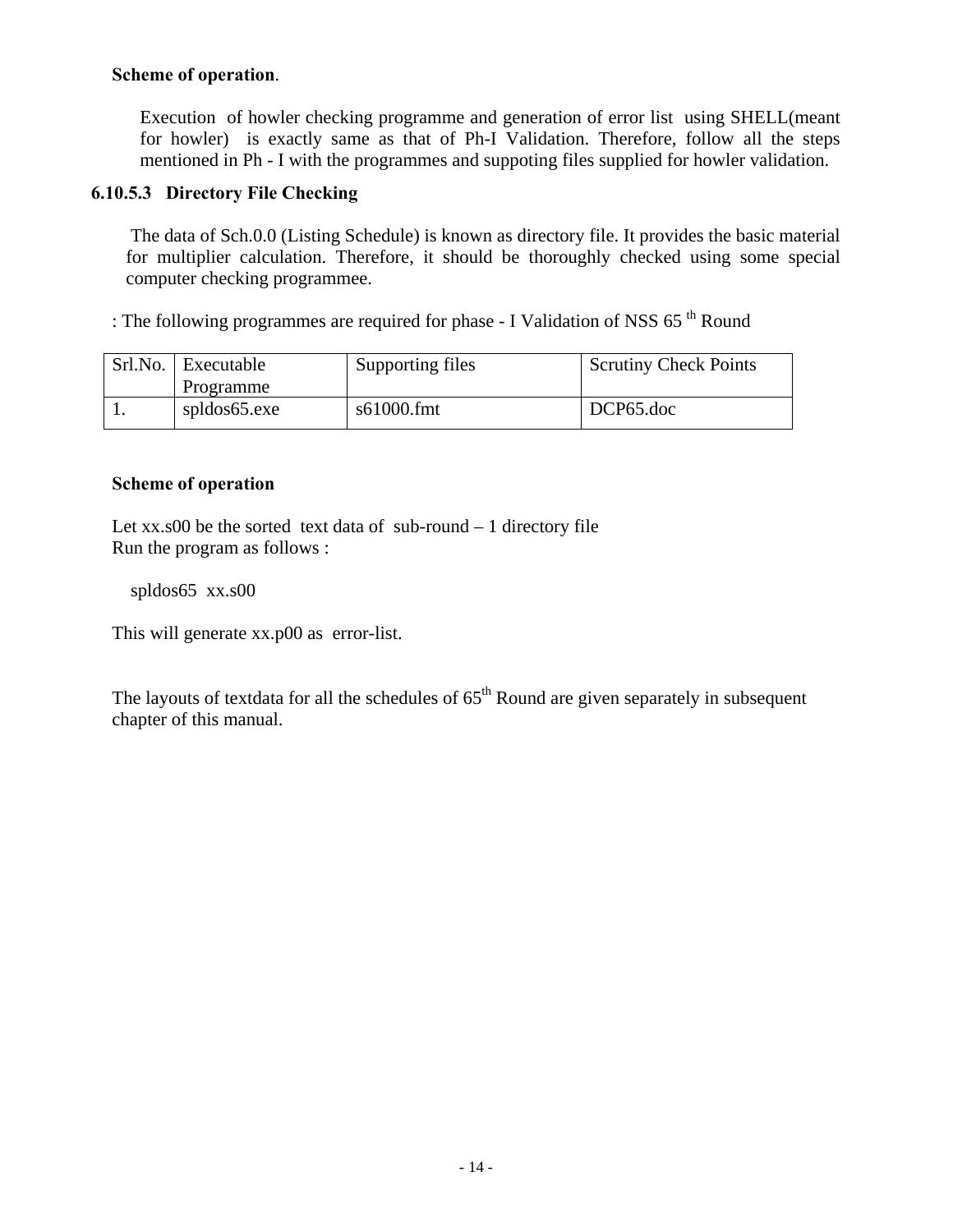## **6.11. DESPATCH OF BATCHFILES TO CPU OF DPD(HQ) :**

On completion of data entry, verification, validation and coverage checking in respect of all the LOTs, the Officer-in-charge of the DP Centre will send all the processed batchfiles to the CPU of DPD(HQ), along with the coverage-checked textdata files and a complete list of Batchfile names. **An authentic copy** of the batchfiles thus completed and sent **should be kept** in the custody of the Officer-in-Charge of the DP Centre.

## **6.12. MISCELLENEOUS INFORMATION:**

.

- **Validation Bypass** -- If provision of bypassing validation checks is kept with any particular field, background colour of that field will **change to WHITE** as soon as the check fails. (For example, check on number of Hamlet Groups formed in Sch.0.0, Block-01). This is to distinguish it from other 'hard checks' where the background colour will **change to RED** if the check is not satisfied. When the colour changes to white, one can either correct the entry or press Escape and Return to bypass the check, if no suitable correction is known at that moment.
- **Continuation of a Form** -- In case there are large number of rows in a block (e.g. Block of Demographic particulars of Household members in Sch.1.0, etc. ), one can requisition another block of the same type in continuation of the current block, by pressing **F2** at **data entry stage**. One has to press **F7** for continuation form of a block during **updation stage**. This facility will be made available wherever there is such requirement.
- **Emergency Exit** -- While doing data entry, if it so happens that one can not come out of a particular field or Form due to any reason whatsoever, the **Hotkey F5** for emergency Exit is to be pressed. It may be noted that, this will get back to the Opening Screen, without saving the content of the current schedule.
- **Online Help** -- Press F1 (except in the Opening Screen) for more detailed information on operations of DPDSYS.

\*\*\*\*\*\*\*\*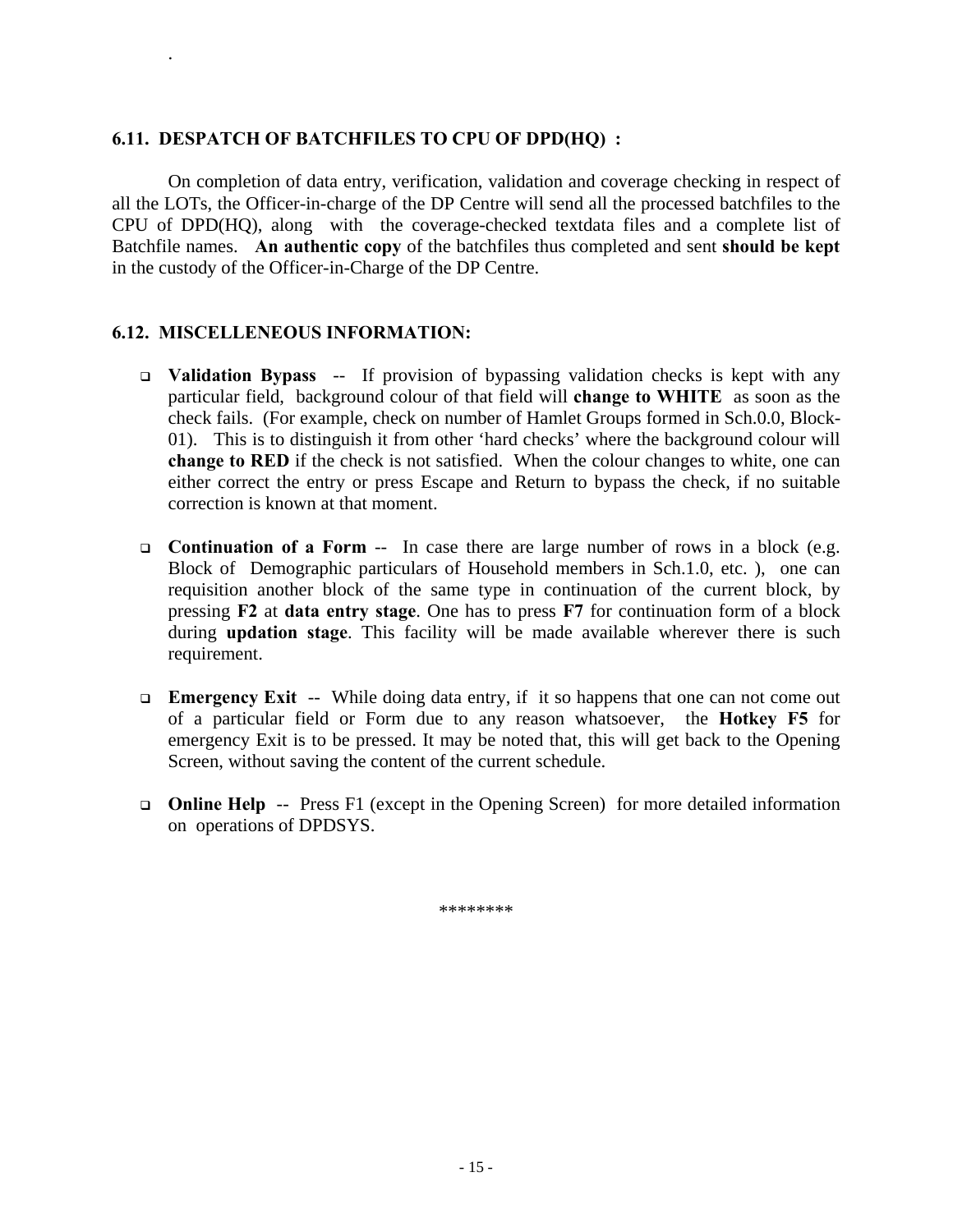# **RECEIPT REGISTER: NSS 65th ROUND July 2008 – June 2009 (DOCUMENT CONTROL SECTION)**

**Page No.:** …………

D.P.Centre : ………………………

|                        | FOD Region :        |
|------------------------|---------------------|
| Sector : RURAL / URBAN | Sub Round : $\dots$ |

| <b>FSU</b><br>NO. |     |      | <b>Number of Schedules</b><br><b>Received for Schedule</b> |     | Date of<br>despatch | Date of<br>receipt at | <b>Remarks</b> |
|-------------------|-----|------|------------------------------------------------------------|-----|---------------------|-----------------------|----------------|
|                   | 0.0 | 21.1 | 1.2                                                        | 0.2 | by FOD              | <b>DPD</b>            |                |
|                   |     |      |                                                            |     |                     |                       |                |
|                   |     |      |                                                            |     |                     |                       |                |
|                   |     |      |                                                            |     |                     |                       |                |
|                   |     |      |                                                            |     |                     |                       |                |
|                   |     |      |                                                            |     |                     |                       |                |
|                   |     |      |                                                            |     |                     |                       |                |
|                   |     |      |                                                            |     |                     |                       |                |
|                   |     |      |                                                            |     |                     |                       |                |
|                   |     |      |                                                            |     |                     |                       |                |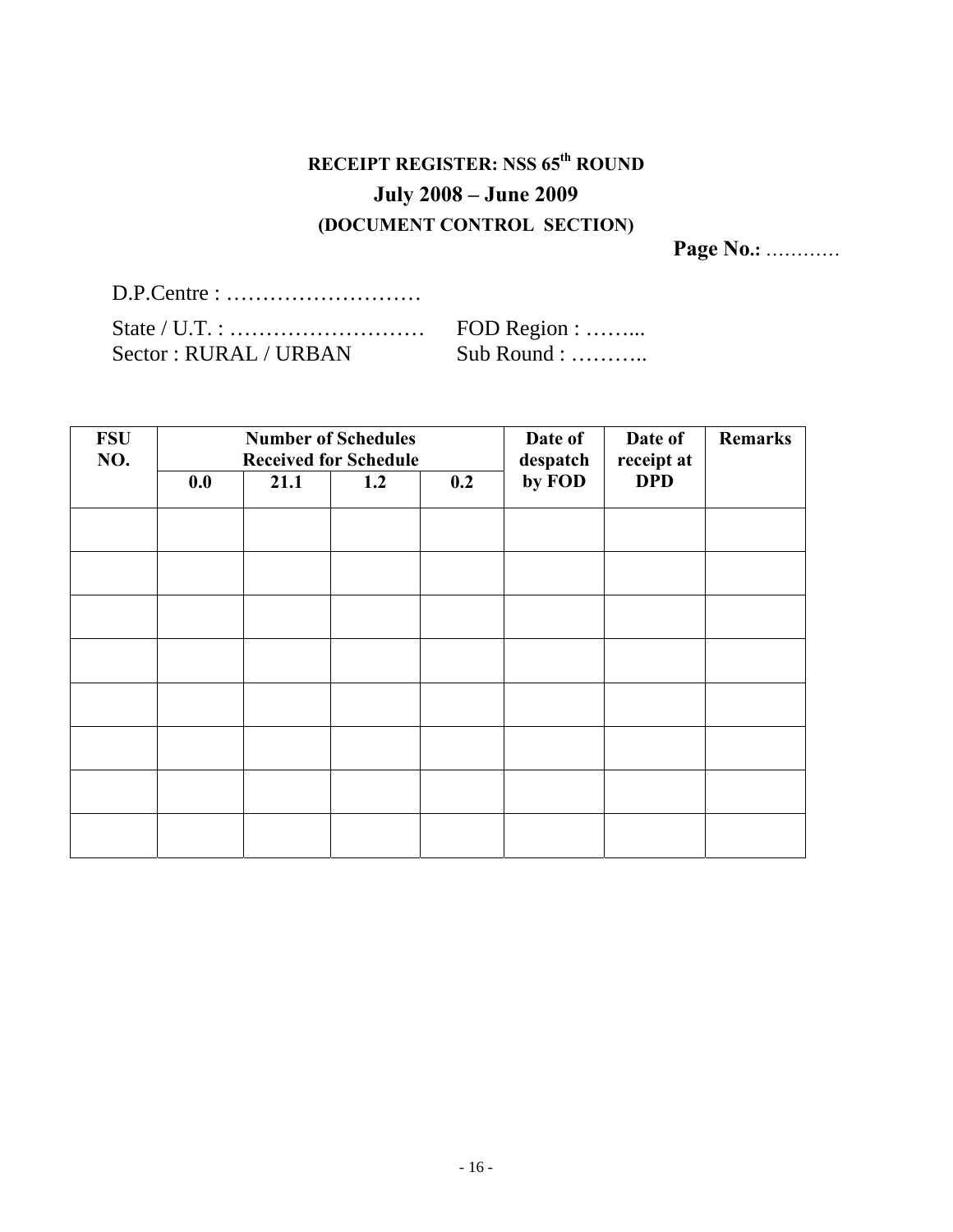## **MOVEMENT REGISTER: NSS 65th ROUND DOCUMENT CONTROL SECTION**

**D.P.Centre :** ……….

Activity: PDES & DE/ DV Page No.:...

**State:**………………………

**FOD Region:**……………… **Sector : RURAL/URBAN** Sub Round : ................

| FSU No./<br>Lot No. | Date of<br>Despatch<br>to SS | Date of<br>Receipt<br>from SS | Date of<br><b>Despatch to</b><br><b>DES</b> | Date of<br>Receipt<br>from DES | <b>Remarks</b> |
|---------------------|------------------------------|-------------------------------|---------------------------------------------|--------------------------------|----------------|
|                     |                              |                               |                                             |                                |                |
|                     |                              |                               |                                             |                                |                |
|                     |                              |                               |                                             |                                |                |

## **MOVEMENT REGISTER: NSS 65th ROUND DOCUMENT CONTROL SECTION**

**D.P.Centre :** …………….

Activity: PH-I/ HOWLER Page No.:......

**State:**…………..

**Sector : RURAL/URBAN** Sub Round :………

**FOD Region:**………..

| FSU No.<br>/ Lot No. | Date of<br>Receipt<br>from<br><b>DES</b> | Date of<br><b>Despatch</b><br>to SS | Date of<br>Receipt<br>from SS | Date of<br><b>Despatch</b><br>to DES<br>for<br>updation | Date of<br>Receipt<br>from DES<br>after<br>updation | <b>Remarks</b> |
|----------------------|------------------------------------------|-------------------------------------|-------------------------------|---------------------------------------------------------|-----------------------------------------------------|----------------|
|                      |                                          |                                     |                               |                                                         |                                                     |                |
|                      |                                          |                                     |                               |                                                         |                                                     |                |
|                      |                                          |                                     |                               |                                                         |                                                     |                |